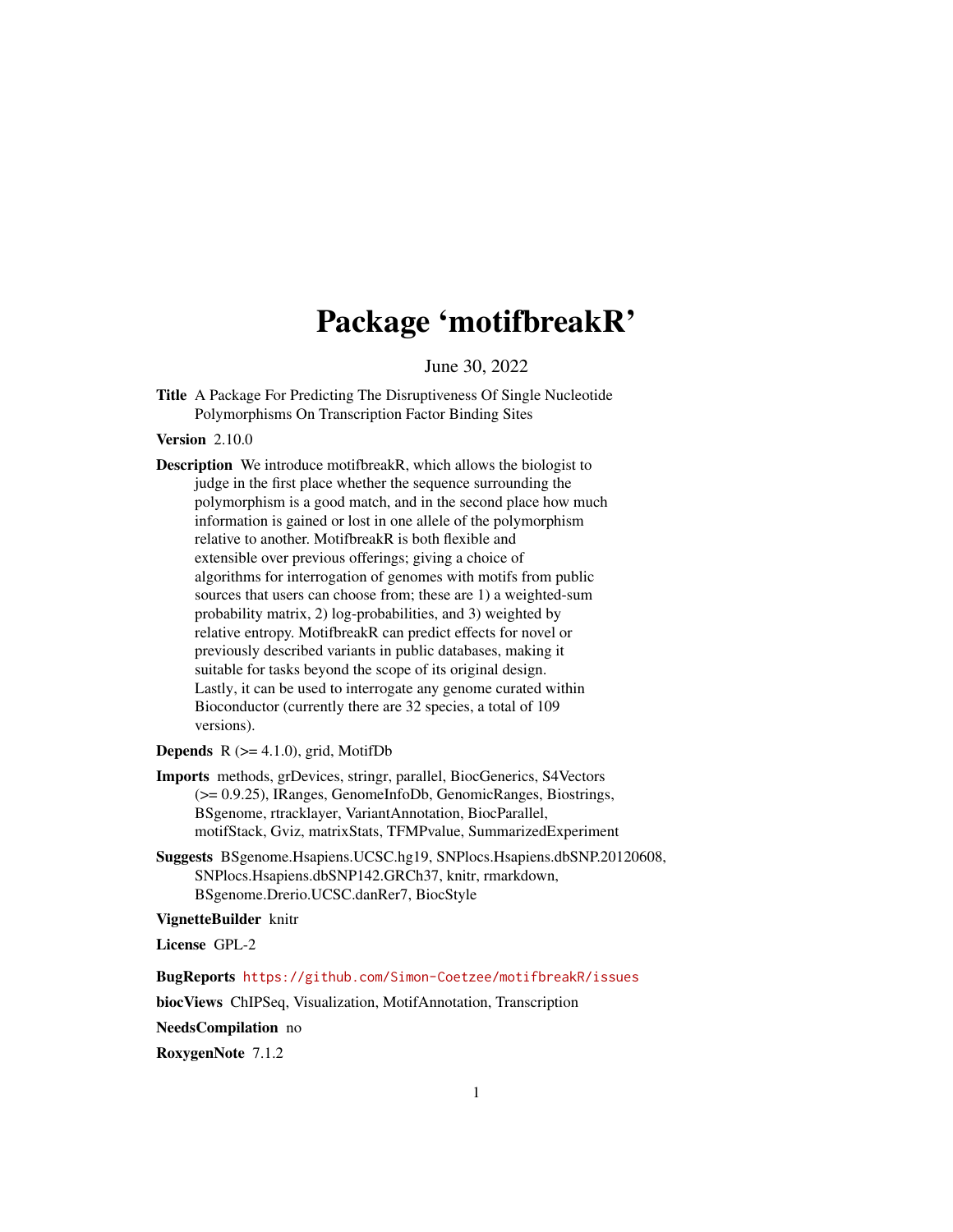### <span id="page-1-0"></span>2 calculatePvalue

git\_url https://git.bioconductor.org/packages/motifbreakR

git\_branch RELEASE\_3\_15

git\_last\_commit 26aa0e4

git\_last\_commit\_date 2022-04-26

Date/Publication 2022-06-30

Author Simon Gert Coetzee [aut, cre], Dennis J. Hazelett [aut]

Maintainer Simon Gert Coetzee <simon.coetzee@cshs.org>

# R topics documented:

| Index |  |
|-------|--|

<span id="page-1-1"></span>calculatePvalue *Calculate the significance of the matches for the reference and alternate alleles for the for their PWM*

# Description

Calculate the significance of the matches for the reference and alternate alleles for the for their PWM

## Usage

```
calculatePvalue(
  results,
 background = c(A = 0.25, C = 0.25, G = 0.25, T = 0.25),
 granularity = NULL,
 BPPARAM = BiocParallel::SerialParam()
)
```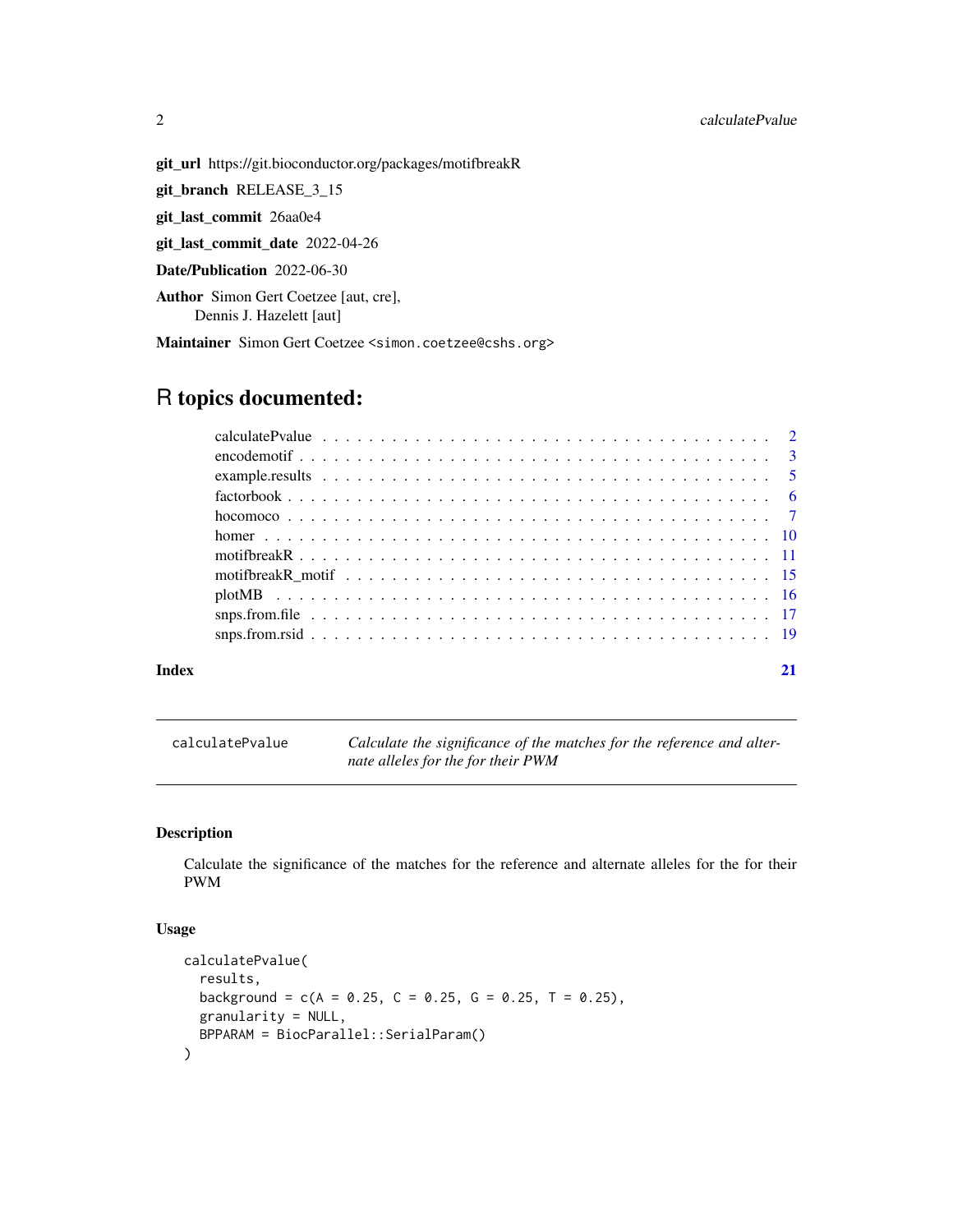#### <span id="page-2-0"></span>encodemotif 3

#### **Arguments**

| results        | The output of motifbreakR that was run with filterp=TRUE                                                                                                                                                                                                       |
|----------------|----------------------------------------------------------------------------------------------------------------------------------------------------------------------------------------------------------------------------------------------------------------|
| background     | Numeric Vector; the background probabilities of the nucleotides                                                                                                                                                                                                |
| granularity    | Numeric Vector; the granularity to which to round the PWM, larger values com-<br>promise full accuracy for speed of calculation. A value of NULL does no round-<br>ing.                                                                                        |
| <b>BPPARAM</b> | a BiocParallel object see register and see getClass("BiocParallelParam")<br>for additional parameter classes. Try BiocParallel::registered() to see<br>what's available and for example BiocParallel::bpparam("SerialParam")<br>would allow serial evaluation. |

#### Details

This function is intended to be used on a selection of results produced by [motifbreakR](#page-10-1), and this can be (although not always) a very memory and time intensive process if the algorithm doesn't converge rapidly.

#### Value

a GRanges object. The same Granges object that was input as results, but with Refpvalue and Altpvalue columns in the output modified from NA to the p-value calculated by [TFMsc2pv](#page-0-0).

#### Source

H\'el\'ene Touzet and Jean-St\'ephane Varr\'e (2007) Efficient and accurate P-value computation for Position Weight Matrices. Algorithms for Molecular Biology, 2: 15.

# See Also

See [TFMsc2pv](#page-0-0) from the TFMPvalue package for information about how the p-values are calculated.

#### Examples

```
data(example.results)
rs2661839 <- example.results[names(example.results) %in% "rs2661839"]
rs2661839 <- calculatePvalue(rs2661839, BPPARAM=BiocParallel::SerialParam())
```
<span id="page-2-1"></span>encodemotif *MotifDb object containing motif information from the known and discovered motifs for the ENCODE TF ChIP-seq datasets.*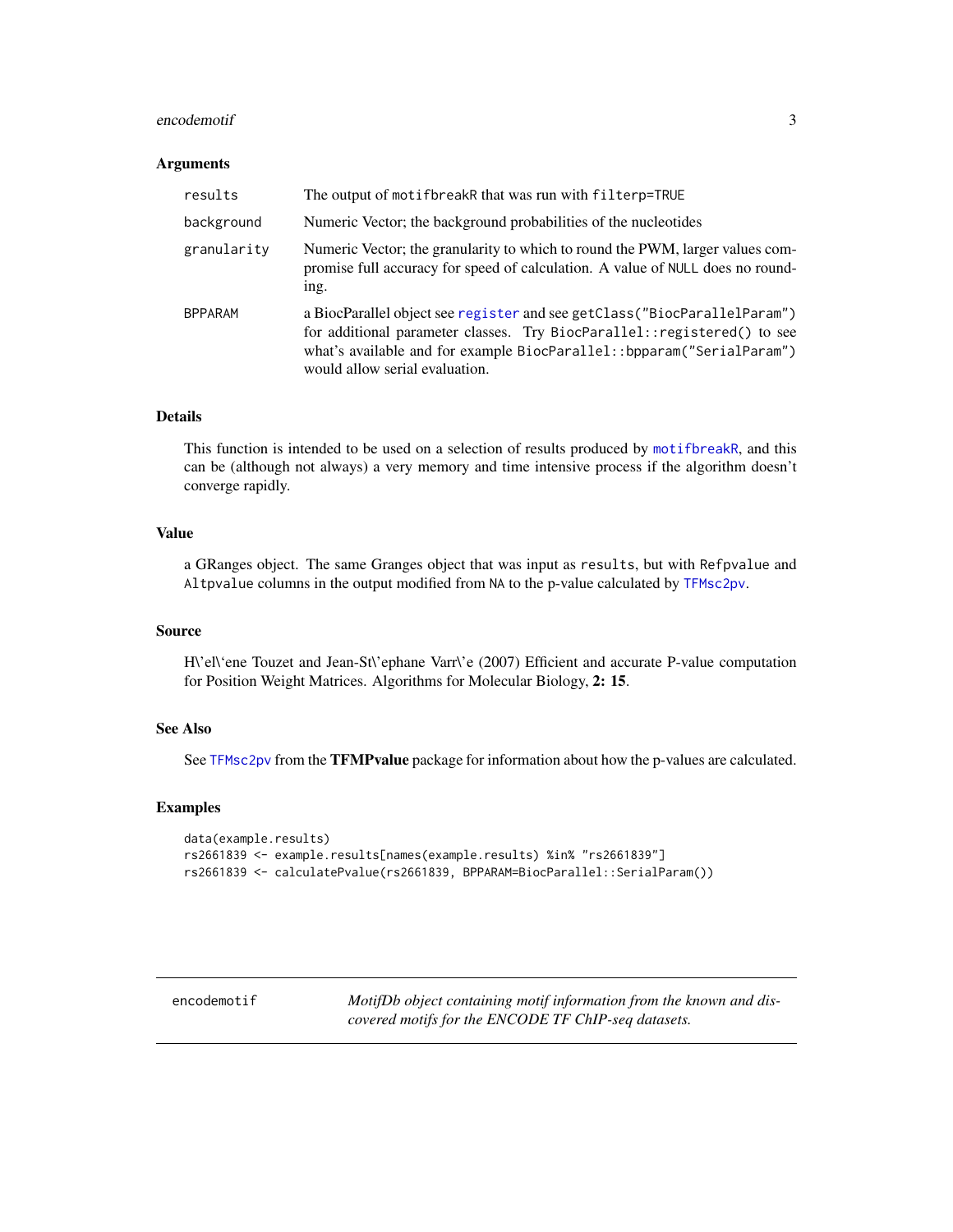#### <span id="page-3-0"></span>Description

From the abstract: "Recent advances in technology have led to a dramatic increase in the number of available transcription factor ChIP-seq and ChIP-chip data sets. Understanding the motif content of these data sets is an important step in understanding the underlying mechanisms of regulation. Here we provide a systematic motif analysis for 427 human ChIP-seq data sets using motifs curated from the literature and also discovered de novo using five established motif discovery tools. We use a systematic pipeline for calculating motif enrichment in each data set, providing a principled way for choosing between motif variants found in the literature and for flagging potentially problematic data sets. Our analysis confirms the known specificity of 41 of the 56 analyzed factor groups and reveals motifs of potential cofactors. We also use cell type-specific binding to find factors active in specific conditions. The resource we provide is accessible both for browsing a small number of factors and for performing large-scale systematic analyses. We provide motif matrices, instances and enrichments in each of the ENCODE data sets. The motifs discovered here have been used in parallel studies to validate the specificity of antibodies, understand cooperativity between data sets and measure the variation of motif binding across individuals and species."

#### Usage

encodemotif

#### Format

[MotifDb](#page-0-0) object of length 2064; to access metadata use mcols(encodemotif)

providerName Name provided by ENCODE

providerId Same as providerName

dataSource "ENCODE-motif"

geneSymbol Gene symbol for the transcription factor

geneId Entrez gene id for the transcription factor

geneIdType "ENTREZ"

proteinId UNIPROT id for the transcription factor

proteinIdType "UNIPROT"

organism "Hsapiens"

sequenceCount NA not available

bindingSequence Consensus sequence for the motif

**bindingDomain** NA incomplete

tfFamily NA incomplete

experimentType occurs in two forms:

For motifs that were discovered in this study, the format is cellType\_source-LabMetadata:MotifFinder#Location for example H1-hESC\_encode-Myers\_seq\_hsa\_v041610.2\_r1:MEME#2#Intergenic.

For motifs that were "known" the format tends to be TF\_source\_sourceId for example AP1\_jaspar\_MA0099.2.

pubmedID "24335146" see Source for more details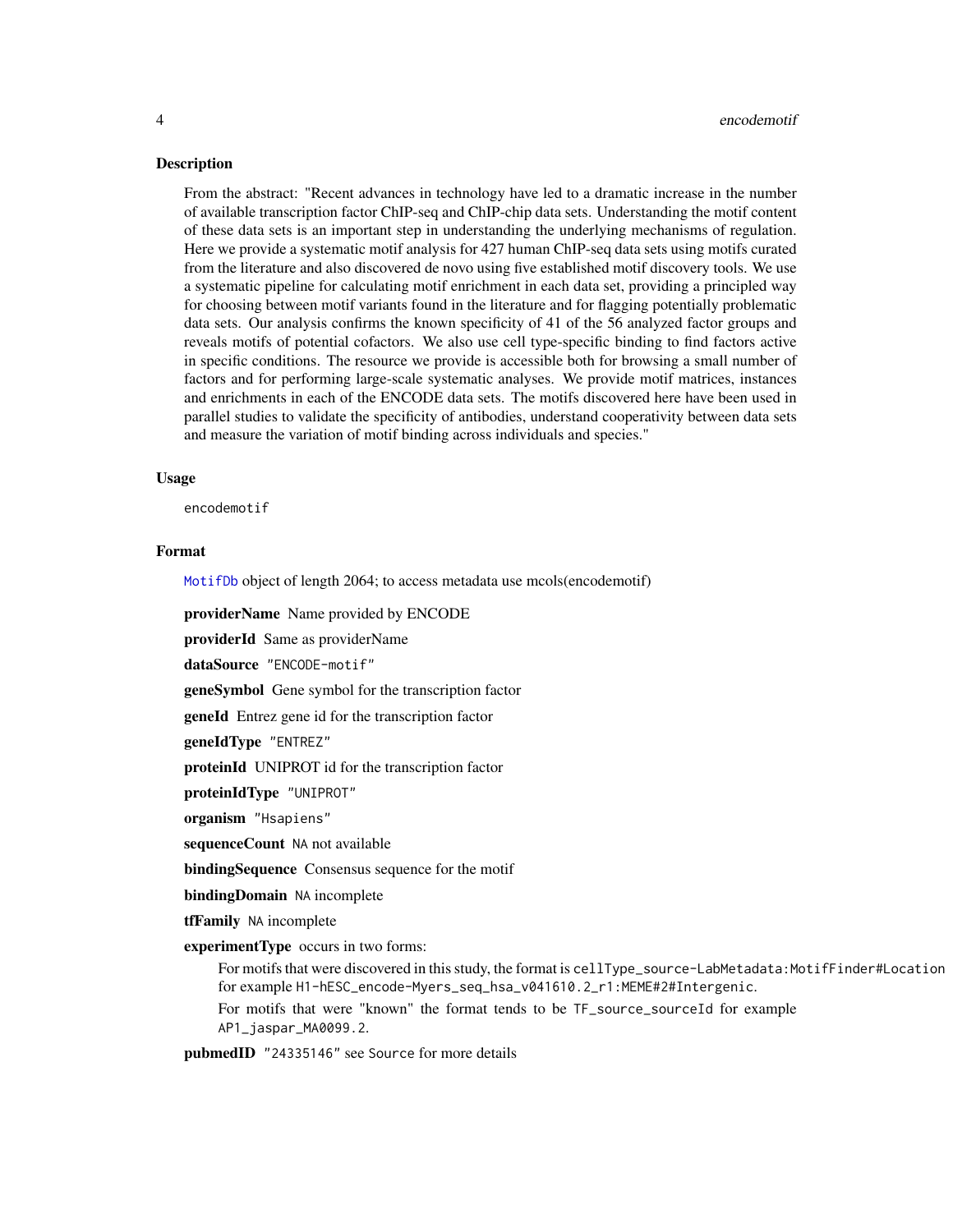# <span id="page-4-0"></span>example.results 5

# Details

Load with data(encodemotif)

# Value

[MotifList-class](#page-0-0) object

# Source

Pouya Kheradpour and Manolis Kellis (2013 December 13) Systematic discovery and characterization of regulatory motifs in ENCODE TF binding experiments. Nucleic Acids Research, doi:10.1093/nar/gkt1249

# See Also

<http://compbio.mit.edu/encode-motifs/>

# Examples

```
data(encodemotif)
encodemotif
```
example.results *Example Results from motifbreakR*

### Description

This contains example results from motifbreaker for use in examples from the help docs

#### Usage

example.results

#### Format

[GRanges](#page-0-0) output from motifbreakR

#### Value

[GRanges](#page-0-0) object. See [motifbreakR](#page-10-1) for information on it's structure.

# Examples

```
data(example.results)
example.results
```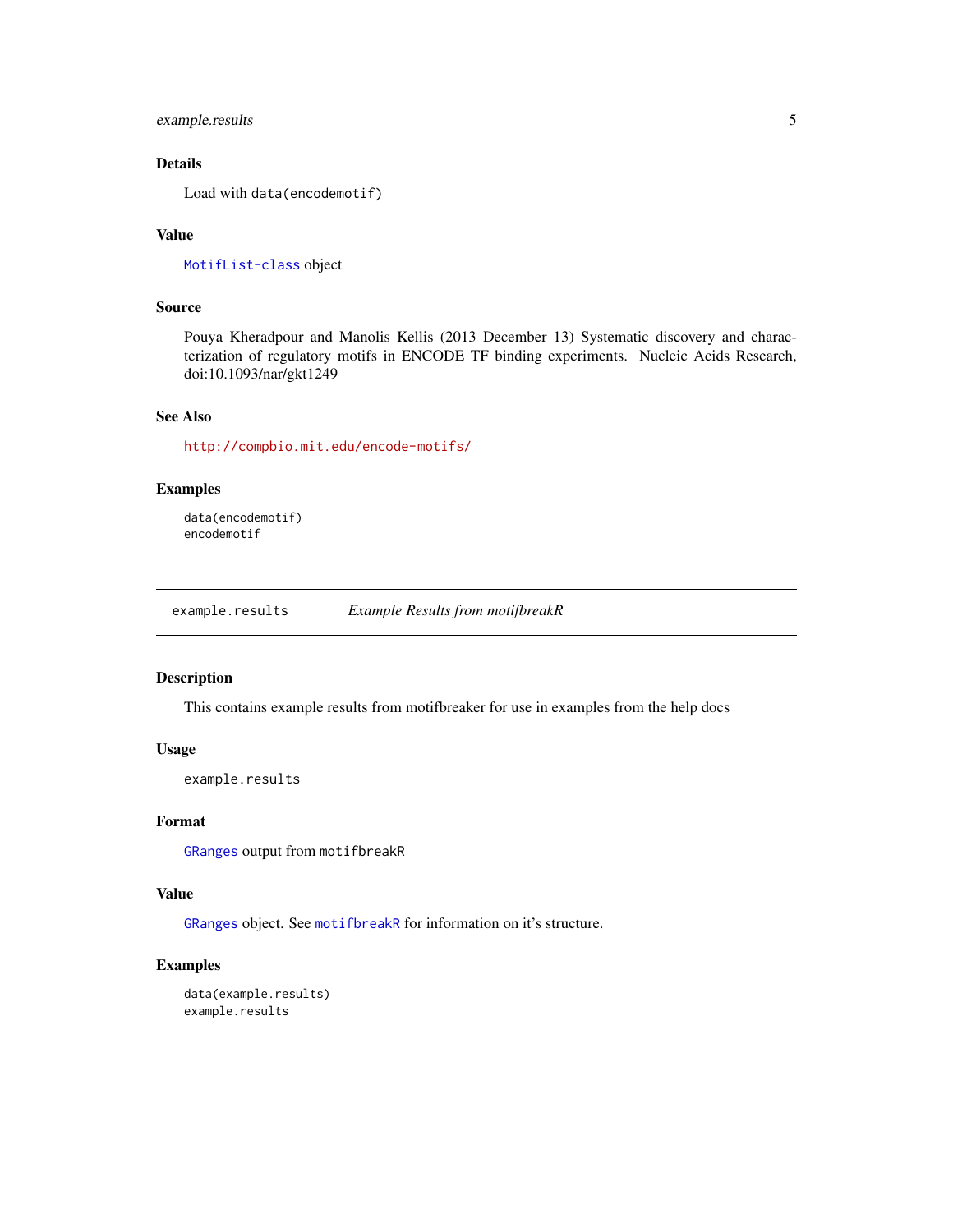<span id="page-5-1"></span><span id="page-5-0"></span>factorbook *MotifDb object containing motif information from around the genomic regions bound by 119 human transcription factors in Factorbook.*

#### **Description**

From the abstract: "Chromatin immunoprecipitation coupled with high-throughput sequencing (ChIP-seq) has become the dominant technique for mapping transcription factor (TF) binding regions genome-wide. We performed an integrative analysis centered around 457 ChIP-seq data sets on 119 human TFs generated by the ENCODE Consortium. We identified highly enriched sequence motifs in most data sets, revealing new motifs and validating known ones. The motif sites (TF binding sites) are highly conserved evolutionarily and show distinct footprints upon DNase I digestion. We frequently detected secondary motifs in addition to the canonical motifs of the TFs, indicating tethered binding and cobinding between multiple TFs. We observed significant position and orientation preferences between many cobinding TFs. Genes specifically expressed in a cell line are often associated with a greater occurrence of nearby TF binding in that cell line. We observed cell-line-specific secondary motifs that mediate the binding of the histone deacetylase HDAC2 and the enhancer-binding protein EP300. TF binding sites are located in GC-rich, nucleosome-depleted, and DNase I sensitive regions, flanked by well-positioned nucleosomes, and many of these features show cell type specificity. The GC-richness may be beneficial for regulating TF binding because, when unoccupied by a TF, these regions are occupied by nucleosomes in vivo. We present the results of our analysis in a TF-centric web repository Factorbook (<http://factorbook.org>) and will continually update this repository as more ENCODE data are generated."

#### Usage

factorbook

#### Format

[MotifDb](#page-0-0) object of length 79; to access metadata use mcols(factorbook)

providerName Name listed in meme output of 'Supp TableS2.pdf' for the citation indicated below

providerId Same as providerName

dataSource "FactorBook"

geneSymbol NA these motifs don't have a direct 1 to 1 relationship with a transcription factor

geneId NA

geneIdType NA

proteinId NA

proteinIdType NA

organism "Hsapiens"

sequenceCount NA

bindingSequence Consensus sequence for the motif

bindingDomain NA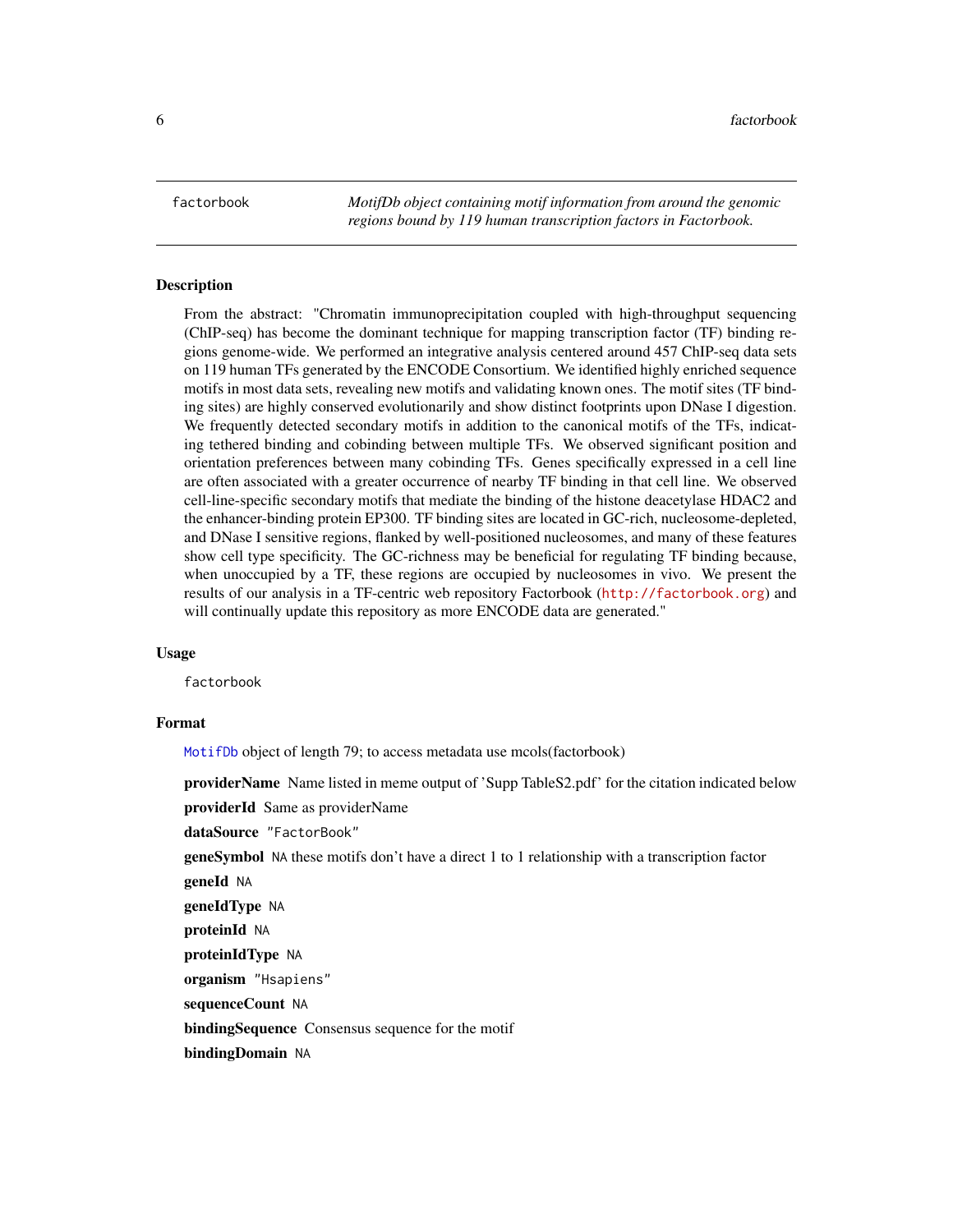#### <span id="page-6-0"></span>hocomoco and a state of the state of the state of the state of the state of the state of the state of the state of the state of the state of the state of the state of the state of the state of the state of the state of the

tfFamily NA experimentType NA pubmedID "22955990" see Source for more details

# Details

Load with data(factorbook)

#### Value

[MotifList-class](#page-0-0) object

#### Source

J Wang, J Zhuang, S Iyer, XY Lin, et al. (2012) Sequence features and chromatin structure around the genomic regions bound by 119 human transcription factors. Genome Research, 22 (9), 1798-1812, doi:10.1101/gr.139105.112

# See Also

<http://factorbook.org>

#### Examples

data(factorbook) factorbook

<span id="page-6-1"></span>hocomoco *MotifDb object containing motif information from Homo Sapiens Comprehensive Model Collection (HOCOMOCO) of transcription factor (TF) binding models*

# Description

From the abstract: "We present the Homo sapiens comprehensive model collection (HOCOMOCO, <http://autosome.ru/HOCOMOCO/>, <http://cbrc.kaust.edu.sa/hocomoco/>) containing carefully hand-curated TFBS models constructed by integration of binding sequences obtained by both lowand high-throughput methods. To construct position weight matrices to represent these TFBS models, we used ChIPMunk software in four computational modes, including newly developed periodic positional prior mode associated with DNA helix pitch. We selected only one TFBS model per TF, unless there was a clear experimental evidence for two rather distinct TFBS models. We assigned a quality rating to each model. HOCOMOCO contains 426 systematically curated TFBS models for 401 human TFs, where 172 models are based on more than one data source."

#### Usage

hocomoco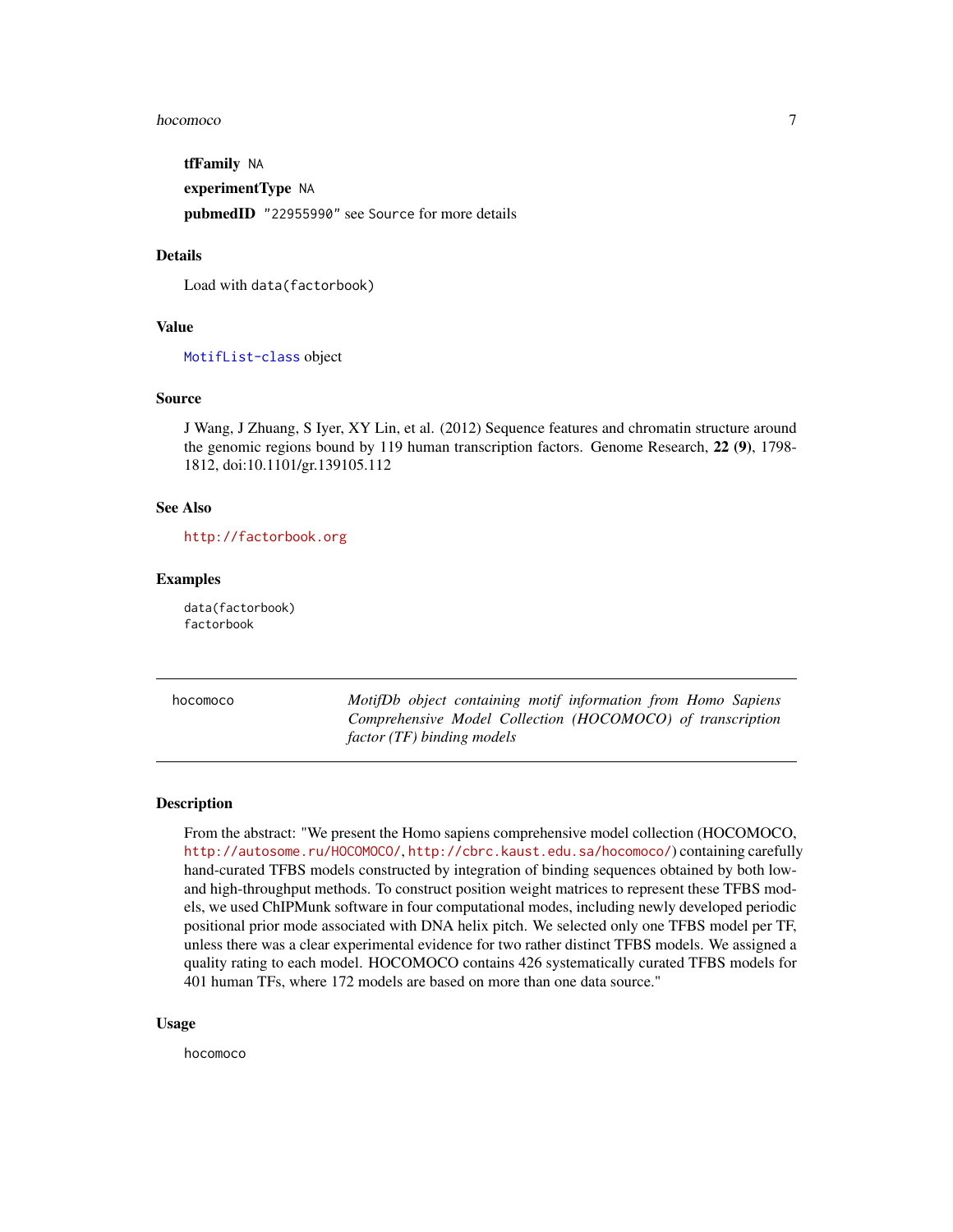#### Format

[MotifDb](#page-0-0) object of length 426; to access metadata use mcols(hocomoco)

providerName Name provided by HOCOMOCO

providerId ID provided by HOCOMOCO including experiment type

dataSource "HOCOMOCO"

geneSymbol Gene symbol for the transcription factor

geneId Entrez gene id for the transcription factor

geneIdType "ENTREZ"

proteinId UNIPROT id for the transcription factor

proteinIdType "UNIPROT"

organism "Hsapiens"

sequenceCount Number of sequences evaluated for producing the PWM

bindingSequence Consensus sequence for the motif

**bindingDomain** NA incomplete

tfFamily NA incomplete

experimentType from <http://autosome.ru/HOCOMOCO/Details.php#200> quoted here:

"TFBS model identification modes

To construct TFBS models ChIPMunk was run four times: two times (f1) and (f2) with uniform model positional prior and two times (si) and (do) with informative model positional prior.

The min-to-max (f1) model length estimation mode was used with the min length of 7 bp and increasing it by 1 bp until the default max length of 25 bp was reached following the optimal length selection procedure as in Kulakovskiy and Makeev, Biophysics, 2009. For max-to-min (f2) model length estimation mode we started from 25 bp and searched for the best alignment decreasing the length by 1 bp until the minimal length of 7 bp. We also used the single (si) and double box (do) model positional priors in order to simulate DNA helix turn. For a single box, the positional weights are to be distributed as  $\cos 2(pt$  n / T), where T=10.5 is the DNA helix pitch, n is the coordinate within the alignment, and the center of the alignment of the length L is at n=0. During the internal cycle of PWM optimization the PWM column scores are multiplied by prior values so the columns closer to the center of the alignment (n=0) receive no score penalty while the columns around  $(n = 5, 6, -5, -6)$  contribute much less to the score of the PWM under optimization. The single box model prior was used along with the min-tomax length estimation mode (si). We also used the double box model prior with a shape prior equal to  $sin2(pin / T)$ , which was used to search for possibly longer double box models in the max-to-min length estimation mode (do).

Model quality assignment

The resulting models were rated (from A to F) according to their quality. Model quality rates from A-to-D were assigned to proteins known to be TFs, including those listed in Schaefer et al., Nucleic Acids Research, 2011 with addition of a number of proteins having relevant models and sufficient evidence to be TFs. The ratings were assigned by human curation according to the following criteria:

<span id="page-7-0"></span>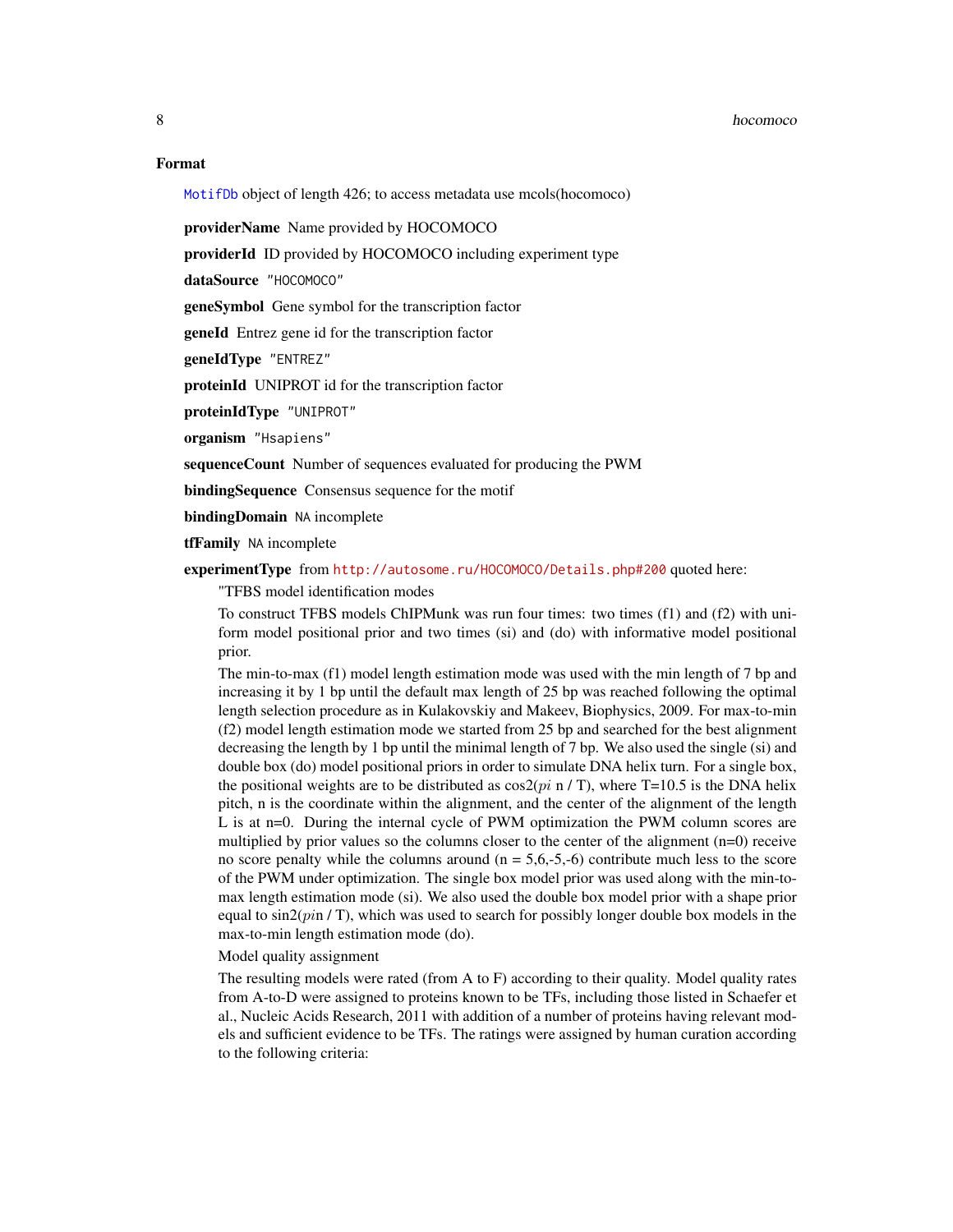#### hocomoco 9

Relevant distribution of position-specific information content over alignment columns, which means a model LOGO representation displaying well formed core positions with a high information content surrounded by flanking letters with lower information content; the information content at flanking positions decreasing with the distance from the model core.

"Stability", which means that in more than one of the ChIPMunk modes we obtained models with a similar length, consensus, and comparable number of aligned binding sites, along with a similar shape of model LOGO representation. "Similarity" of the model to the binding sequence consensus for this TF given in the UniProt or other databases, which means similarity of the shape of the model LOGO and TFBS lengths to those of other TFs from the same TF family. "A total number of binding sites" was also considered as a quality measure, as a large set of binding regions (mostly but not limited to ChIP-Seq and parallel SELEX) implies that there are many observations of each letter in any position of the alignment, particularly many observations of non-consensus letters in core positions. In positions with low information content, where there is no strong consensus, all variants have many observations, and thus the observed letter frequencies are less dependent on statistical fluctuations.

Quality A was assigned to high confidence models complying with all four criteria listed in the section above. Quality B was assigned to models built from large sequence sets that failed no more than one out of the three remaining criteria. Quality C was assigned to models built from small sequence sets but (with a number of specifically marked exceptions) complying with the three remaining criteria. Quality D models missed part of the known consensus sequence or had no clearly significant core positions in the TFBS model. Quality E (error) was assigned to models for proteins not convincingly shown to be TFs or to models exhibiting an irrelevant LOGO shape or a wrong consensus sequence. Quality F (failure) was assigned to TFs for which there was no reliable model identified."

pubmedID "23175603" see Source for more details

#### Details

Load with data(hocomoco)

#### Value

[MotifList-class](#page-0-0) object

#### Source

Kulakovskiy,I.V., Medvedeva,Y.A., Schaefer,U., Kasianov,A.S., Vorontsov,I.E., Bajic,V.B. and Makeev,V.J. (2013) HOCOMOCO: a comprehensive collection of human transcription factor binding sites models. Nucleic Acids Research, 41, D195–D202.

#### See Also

<http://autosome.ru/HOCOMOCO/> <http://cbrc.kaust.edu.sa/hocomoco/>

#### Examples

data(hocomoco) hocomoco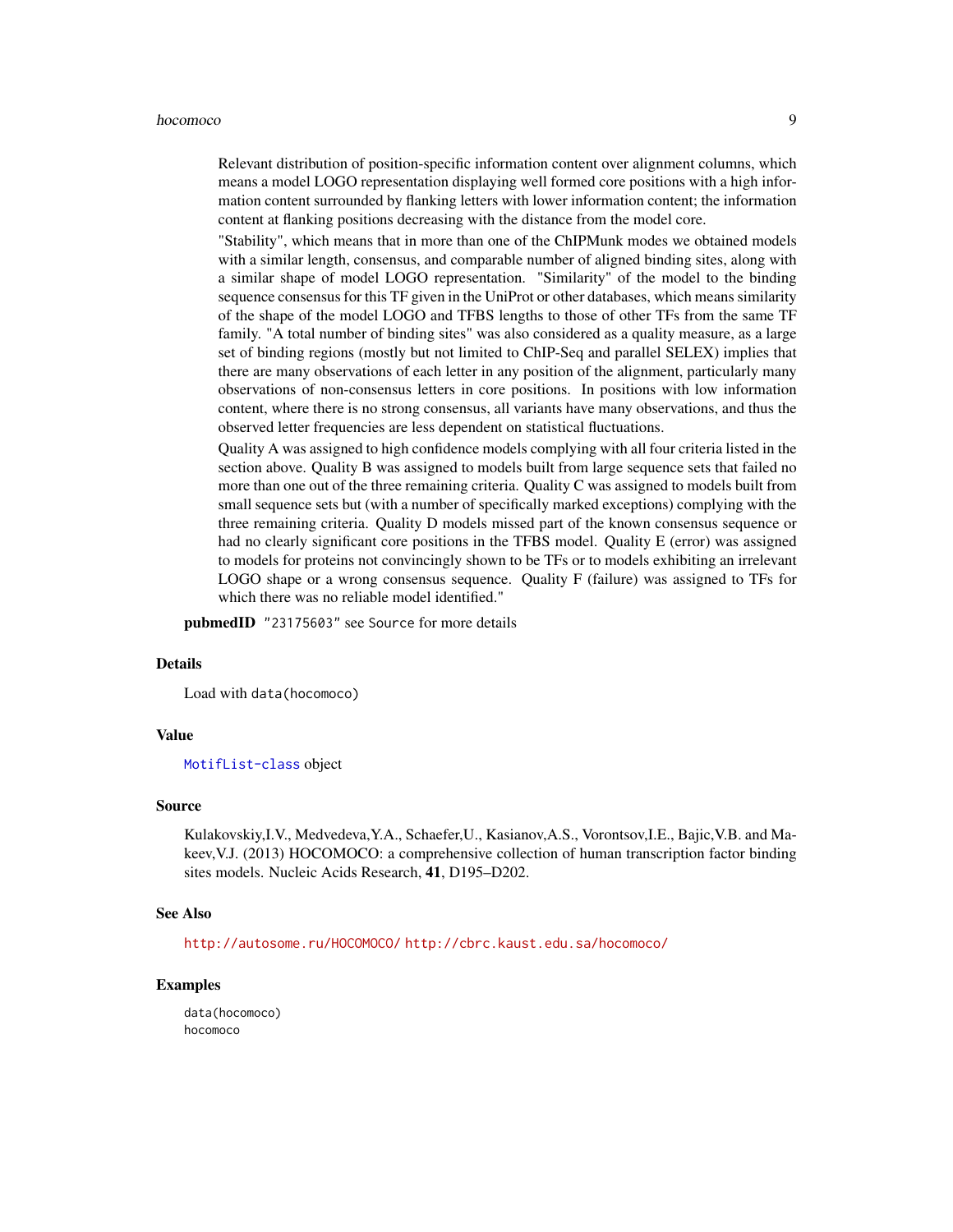<span id="page-9-0"></span>10 homer and the set of the set of the set of the set of the set of the set of the set of the set of the set of the set of the set of the set of the set of the set of the set of the set of the set of the set of the set of

<span id="page-9-1"></span>homer *MotifDb object containing motif information from motif databases included in HOMER.*

# **Description**

From the website: "Homer includes several motif databases that are used to help annotate results and conduct searches for known motifs. HOMER contains a custom motif database based on independent analysis of mostly ChIP-Seq data sets which is heavily utilized in the software." See <http://homer.salk.edu/homer/motif/motifDatabase.html> for more information on how these files were generated, and Homer's sources.

#### Usage

homer

#### Format

[MotifDb](#page-0-0) object of length 247; to access metadata use mcols(homer)

providerName Name provided HOMER

providerId Factor Name provided by HOMER

dataSource "HOMER"

geneSymbol Symbol provided by HOMER

geneId Entrez gene id for the transcription factor

geneIdType "ENTREZ"

proteinId UNIPROT id for the transcription factor

proteinIdType "UNIPROT"

organism "Hsapiens"

sequenceCount NA

bindingSequence Consensus sequence for the motif

bindingDomain DBD provided by HOMER

tfFamily NA

experimentType The Celltype, IP, Assay, and GEO id if applicable for the motif pubmedID "20513432" see Source for more details

#### Details

Load with data(homer)

#### Value

[MotifList-class](#page-0-0) object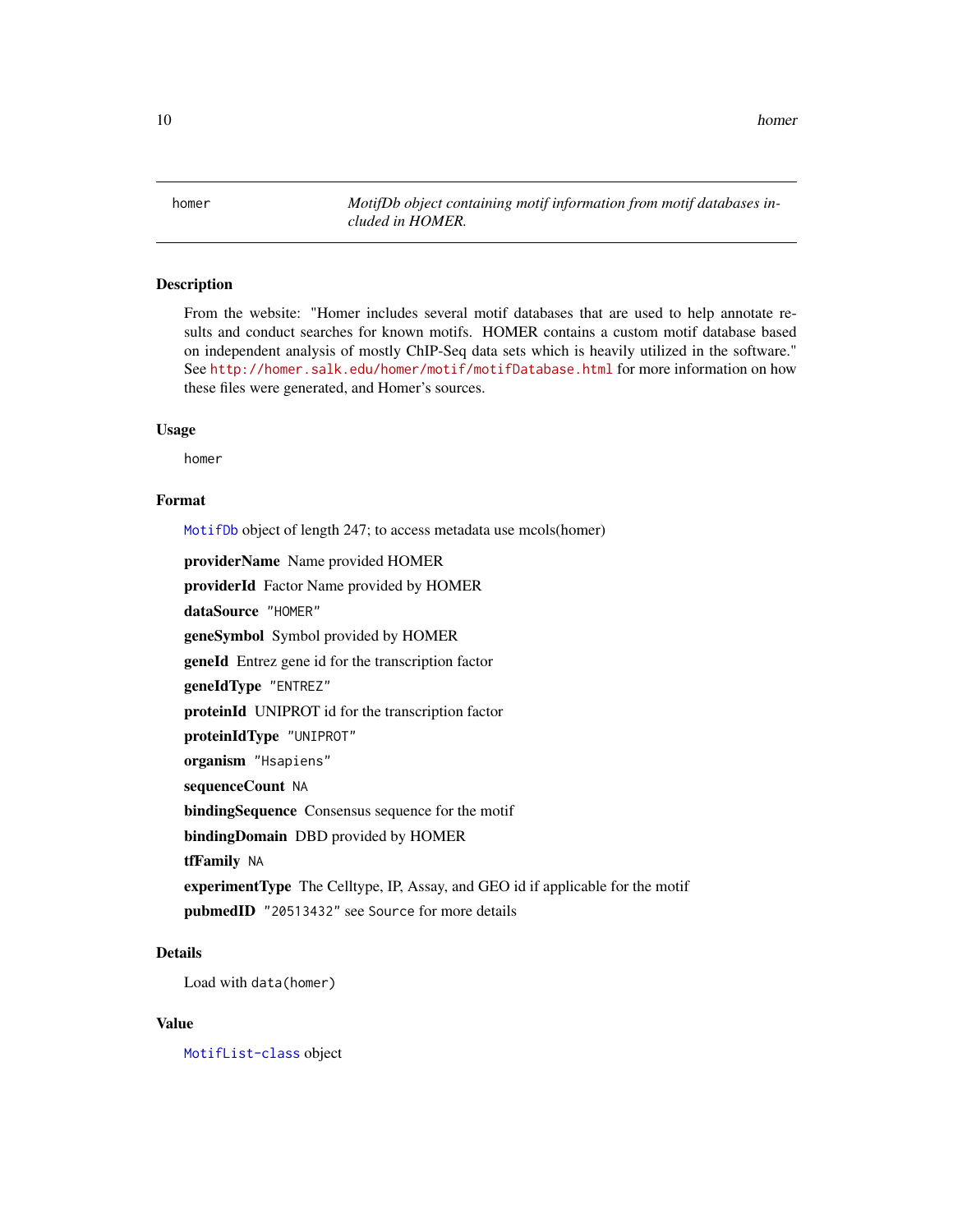#### <span id="page-10-0"></span>motifbreakR 11

# Source

Heinz S, Benner C, Spann N, Bertolino E et al. (2010 May 28) Simple Combinations of Lineage-Determining Transcription Factors Prime cis-Regulatory Elements Required for Macrophage and B Cell Identities. Mol Cell, 38(4):576-589. PMID: [20513432](http://www.ncbi.nlm.nih.gov/sites/entrez?Db=Pubmed&term=20513432[UID])

#### See Also

<http://homer.salk.edu/homer/index.html> [http://homer.salk.edu/homer/motif/motifDa](http://homer.salk.edu/homer/motif/motifDatabase.html)tabase. [html](http://homer.salk.edu/homer/motif/motifDatabase.html) <http://homer.salk.edu/homer/motif/HomerMotifDB/homerResults.html>

#### Examples

data(homer) homer

<span id="page-10-1"></span>

| motifbreakR | Predict The Disruptiveness Of Single Nucleotide Polymorphisms On |
|-------------|------------------------------------------------------------------|
|             | <i>Transcription Factor Binding Sites.</i>                       |

#### Description

Predict The Disruptiveness Of Single Nucleotide Polymorphisms On Transcription Factor Binding Sites.

# Usage

```
motifbreakR(
  snpList,
  pwmList,
  threshold = 0.85,
  filterp = FALSE,
  method = "default",
  show.neutral = FALSE,
  verbose = FALSE,
 bkg = c(A = 0.25, C = 0.25, G = 0.25, T = 0.25),
  BPPARAM = bpparam()
)
```
#### Arguments

| snpList   | The output of snps. from. rsid or snps. from. file                                    |
|-----------|---------------------------------------------------------------------------------------|
| pwmList   | An object of class Motiflist containing the motifs that you wish to interrogate       |
| threshold | Numeric; the maximum p-value for a match to be called or a minimum score<br>threshold |
| filterp   | Logical; filter by p-value instead of by pct score.                                   |
| method    | Character; one of default, log, ic, or notrans; see details.                          |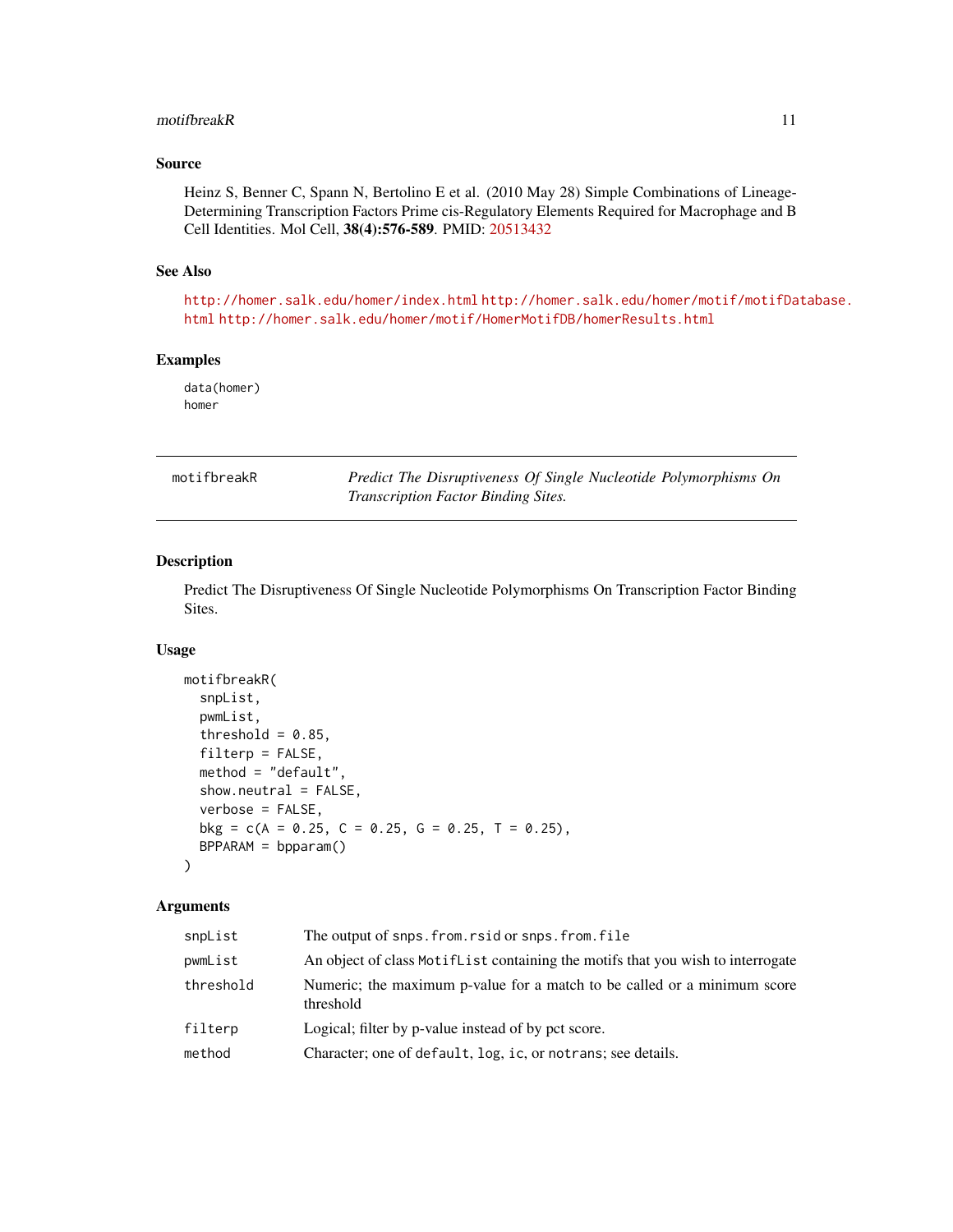<span id="page-11-0"></span>

| show.neutral   | Logical; include neutral changes in the output                                                                                                                                                                                                                   |
|----------------|------------------------------------------------------------------------------------------------------------------------------------------------------------------------------------------------------------------------------------------------------------------|
| verbose        | Logical; if running serially, show verbose messages                                                                                                                                                                                                              |
| bkg            | Numeric Vector; the background probabilities of the nucleotides used with method=log<br>$method = ic$                                                                                                                                                            |
| <b>BPPARAM</b> | a BiocParallel object see register and see getClass("BiocParallelParam")<br>for additional parameter classes. Try BiocParallel::registered() to see<br>what's availible and for example BiocParallel: : bpparam("SerialParam")<br>would allow serial evaluation. |

### Details

motifbreakR works with position probability matrices (PPM). PPM are derived as the fractional occurrence of nucleotides A,C,G, and T at each position of a position frequency matrix (PFM). PFM are simply the tally of each nucleotide at each position across a set of aligned sequences. With a PPM, one can generate probabilities based on the genome, or more practically, create any number of position specific scoring matrices (PSSM) based on the principle that the PPM contains information about the likelihood of observing a particular nucleotide at a particular position of a true transcription factor binding site. What follows is a discussion of the three different algorithms that may be employed in calls to the **motifbreakR** function via the method argument.

Suppose we have a frequency matrix  $M$  of width  $n$  (*i.e.* a PPM as described above). Furthermore, we have a sequence s also of length n, such that  $s_i \in \{A, T, C, G\}$ ,  $i = 1, \ldots n$ . Each column of M contains the frequencies of each letter in each position.

Commonly in the literature sequences are scored as the sum of log probabilities:

#### Equation 1

$$
F(s, M) = \sum_{i=1}^{n} \log(\frac{M_{s_i, i}}{b_{s_i}})
$$

where  $b_{s_i}$  is the background frequency of letter  $s_i$  in the genome of interest. This method can be specified by the user as method='log'.

As an alternative to this method, we introduced a scoring method to directly weight the score by the importance of the position within the match sequence. This method of weighting is accessed by specifying method='ic' (information content). A general representation of this scoring method is given by:

#### Equation 2

$$
F(s, M) = p_s \cdot \omega_M
$$

where  $p_s$  is the scoring vector derived from sequence s and matrix M, and  $w_M$  is a weight vector derived from  $M$ . First, we compute the scoring vector of position scores  $p$ 

#### Equation 3

$$
p_s = (M_{s_i,i}) \quad \text{where} \quad \frac{i = 1, \dots n}{s_i \in \{A, C, G, T\}}
$$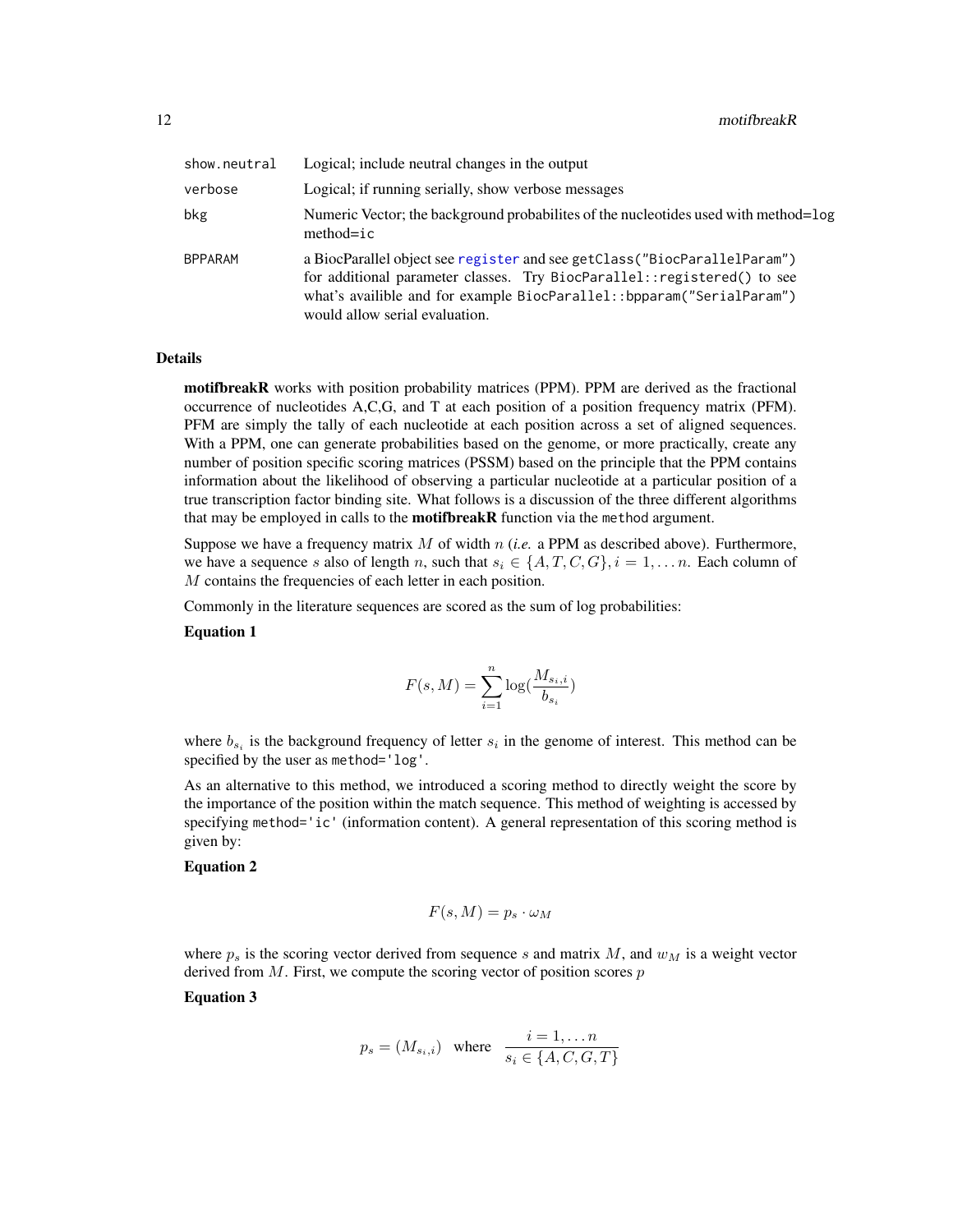<span id="page-12-0"></span>and second, for each M a constant vector of weights  $\omega_M = (\omega_1, \omega_2, \dots, \omega_n)$ .

There are two methods for producing  $\omega_M$ . The first, which we call weighted sum, is the difference in the probabilities for the two letters of the polymorphism (or variant), *i.e.*  $\Delta p_{s_i}$ , or the difference of the maximum and minimum values for each column of  $M$ :

### Equation 4.1

$$
\omega_i = \max\{M_i\} - \min\{M_i\} \quad \text{where} \quad i = 1, \dots n
$$

The second variation of this theme is to weight by relative entropy. Thus the relative entropy weight for each column  $i$  of the matrix is given by:

#### Equation 4.2

$$
\omega_i = \sum_{j \in \{A, C, G, T\}} M_{j,i} \log_2(\frac{M_{j,i}}{b_i}) \quad \text{where} \quad i = 1, \dots n
$$

where  $b_i$  is again the background frequency of the letter i.

Thus, there are 3 possible algorithms to apply via the method argument. The first is the standard summation of log probabilities (method='log'). The second and third are the weighted sum and information content methods (method='default' and method='ic') specified by equations 4.1 and 4.2, respectively. **motifbreakR** assumes a uniform background nucleotide distribution  $(b)$  in equations 1 and 4.2 unless otherwise specified by the user. Since we are primarily interested in the difference between alleles, background frequency is not a major factor, although it can change the results. Additionally, inclusion of background frequency introduces potential bias when collections of motifs are employed, since motifs are themselves unbalanced with respect to nucleotide composition. With these cautions in mind, users may override the uniform distribution if so desired. For all three methods, **motifbreakR** scores and reports the reference and alternate alleles of the sequence  $(F(s_{\text{REF}}, M)$  and  $F(s_{\text{ALT}}, M)$ ), and provides the matrix scores  $p_{s_{\text{REF}}}$  and  $p_{s_{\text{ALT}}}$  of the SNP (or variant). The scores are scaled as a fraction of scoring range 0-1 of the motif matrix, M. If either of  $F(s_{\text{REF}}, M)$  and  $F(s_{\text{ALT}}, M)$  is greater than a user-specified threshold (default value of 0.85) the SNP is reported. By default **motifbreakR** does not display neutral effects,  $(\Delta p_i < 0.4)$  but this behaviour can be overridden.

Additionally, now, with the use of [TFMPvalue-package](#page-0-0), we may filter by p-value of the match. This is unfortunately a two step process. First, by invoking filterp=TRUE and setting a threshold at a desired p-value e.g 1e-4, we perform a rough filter on the results by rounding all values in the PWM to two decimal place, and calculating a scoring threshold based upon that. The second step is to use the function [calculatePvalue\(](#page-1-1)) on a selection of results which will change the Refpvalue and Altpvalue columns in the output from NA to the p-value calculated by [TFMsc2pv](#page-0-0). This can be (although not always) a very memory and time intensive process if the algorithm doesn't converge rapidly.

#### Value

a GRanges object containing:

| <b>RFF</b> | the reference allele for the variant |
|------------|--------------------------------------|
| <b>ALT</b> | the alternate allele for the variant |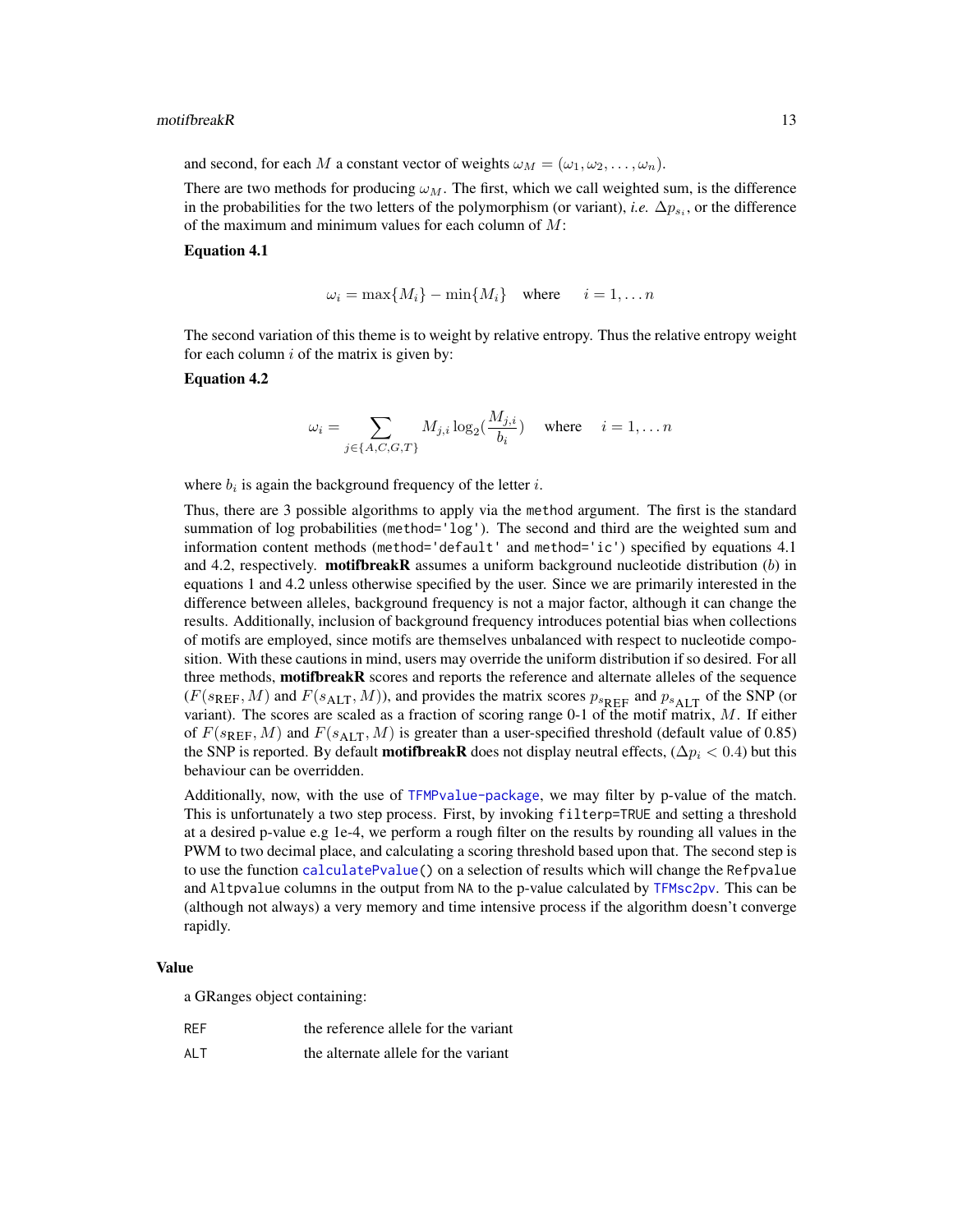<span id="page-13-0"></span>

| snpPos                   | the coordinates of the variant                                                                                                                                                                                |
|--------------------------|---------------------------------------------------------------------------------------------------------------------------------------------------------------------------------------------------------------|
| motifPos                 | The position of the motif relative the the variant                                                                                                                                                            |
| geneSymbol               | the geneSymbol corresponding to the TF of the TF binding motif                                                                                                                                                |
| dataSource               | the source of the TF binding motif                                                                                                                                                                            |
| providerName, providerId | the name and id provided by the source                                                                                                                                                                        |
| seqMatch                 | the sequence on the $5'$ -> 3' direction of the "+" strand that corresponds to DNA<br>at the position that the TF binding motif was found.                                                                    |
| pctRef                   | The score as determined by the scoring method, when the sequence contains the<br>reference variant allele, normalized to a scale from $0 - 1$ . If filterp = FALSE,<br>this is the value that is thresholded. |
| pctAlt                   | The score as determined by the scoring method, when the sequence contains the<br>alternate variant allele, normalized to a scale from 0 - 1. If filterp = FALSE,<br>this is the value that is thresholded.    |
| scoreRef                 | The score as determined by the scoring method, when the sequence contains the<br>reference variant allele                                                                                                     |
| scoreAlt                 | The score as determined by the scoring method, when the sequence contains the<br>alternate variant allele                                                                                                     |
| Refpvalue                | p-value for the match for the pctRef score, initially set to NA. see calculatePvalue<br>for more information                                                                                                  |
| Altpvalue                | p-value for the match for the pctAlt score, initially set to NA. see calculatePvalue<br>for more information                                                                                                  |
| alleleRef                | The proportional frequency of the reference allele at position motifPos in the<br>motif                                                                                                                       |
| alleleAlt                | The proportional frequency of the alternate allele at position motifPos in the<br>motif                                                                                                                       |
| altPos                   | the position, relative to the reference allele, of the alternate allele                                                                                                                                       |
| alleleDiff               | The difference between the score on the reference allele and the score on the<br>alternate allele                                                                                                             |
| alleleEffectSize         |                                                                                                                                                                                                               |
|                          | The ratio of the alleleDiff and the maximal score of a sequence under the<br><b>PWM</b>                                                                                                                       |
| effect                   | one of weak, strong, or neutral indicating the strength of the effect.                                                                                                                                        |
|                          |                                                                                                                                                                                                               |

each SNP in this object may be plotted with [plotMB](#page-15-1)

# See Also

See snps. from.rsid and [snps.from.file](#page-16-1) for information about how to generate the input to this function and [plotMB](#page-15-1) for information on how to visualize it's output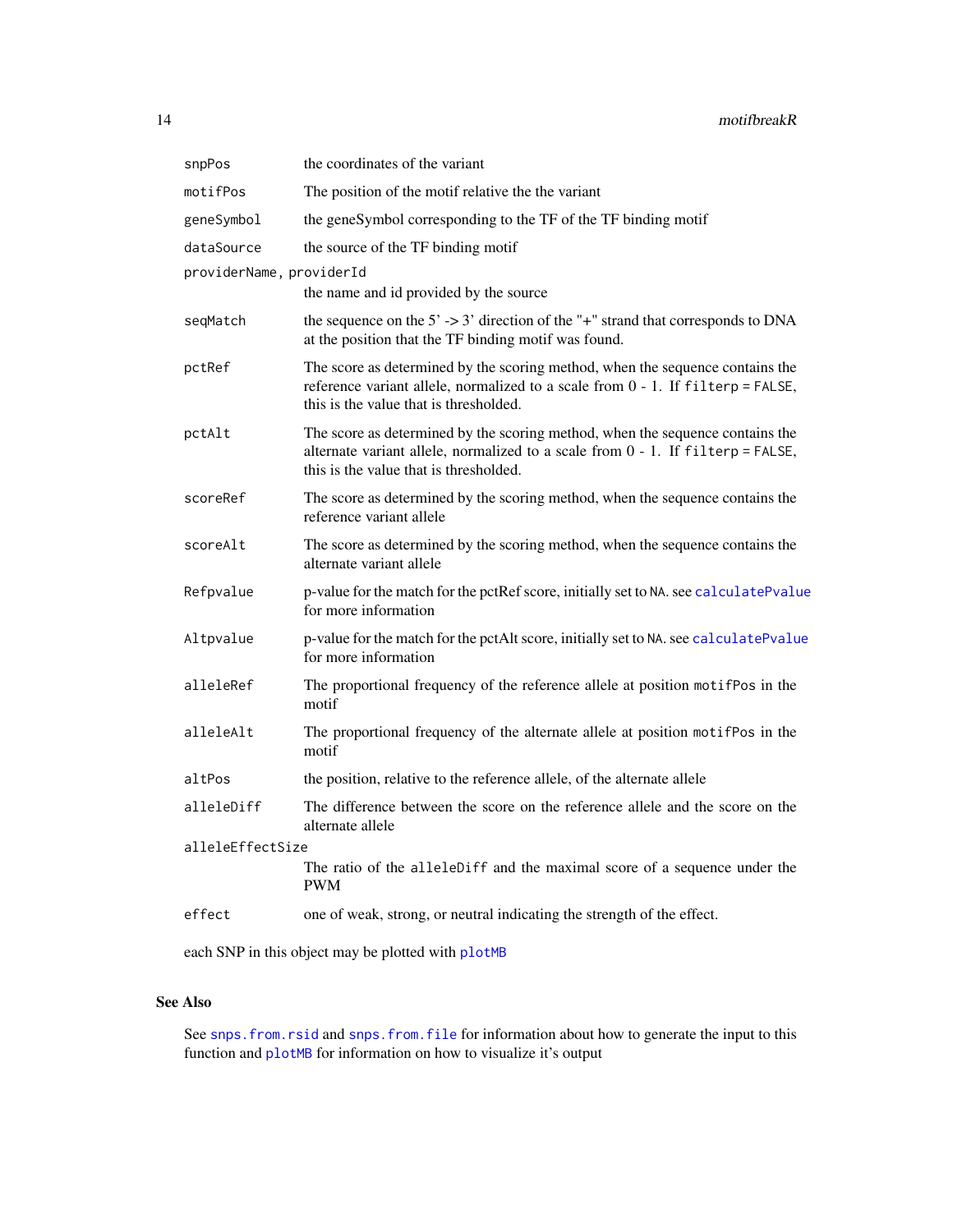# <span id="page-14-0"></span>motifbreakR\_motif 15

#### Examples

```
library(BSgenome.Hsapiens.UCSC.hg19)
# prepare variants
load(system.file("extdata",
                 "pca.enhancer.snps.rda",
                 package = "motifbreakR")) # loads snps.mb
pca.enhancer.snps <- sample(snps.mb, 20)
# Get motifs to interrogate
data(hocomoco)
motifs <- sample(hocomoco, 50)
# run motifbreakR
results <- motifbreakR(pca.enhancer.snps,
                       motifs, threshold = 0.85,
                       method = "ic",BPPARAM=BiocParallel::SerialParam())
```

| motifbreakR_motif | MotifDb object containing motif information from the motif databases |
|-------------------|----------------------------------------------------------------------|
|                   | of HOCOMOCO, Homer, FactorBook and ENCODE                            |

# Description

This object contains all the [MotifList-class](#page-0-0) objects that were generated for this package. See the individual help sections for [hocomoco](#page-6-1), [homer](#page-9-1), [factorbook](#page-5-1), and [encodemotif](#page-2-1), for how the data is formatted.

# Usage

motifbreakR\_motif

# Format

[MotifDb](#page-0-0) object of length 2816; to access metadata use mcols(motifbreakR\_motif)

# Details

Load with data(motifbreakR\_motif)

#### Value

```
MotifList-class object
```
# Source

Kulakovskiy,I.V., Medvedeva,Y.A., Schaefer,U., Kasianov,A.S., Vorontsov,I.E., Bajic,V.B. and Makeev,V.J. (2013) HOCOMOCO: a comprehensive collection of human transcription factor binding sites models. Nucleic Acids Research, 41, D195–D202.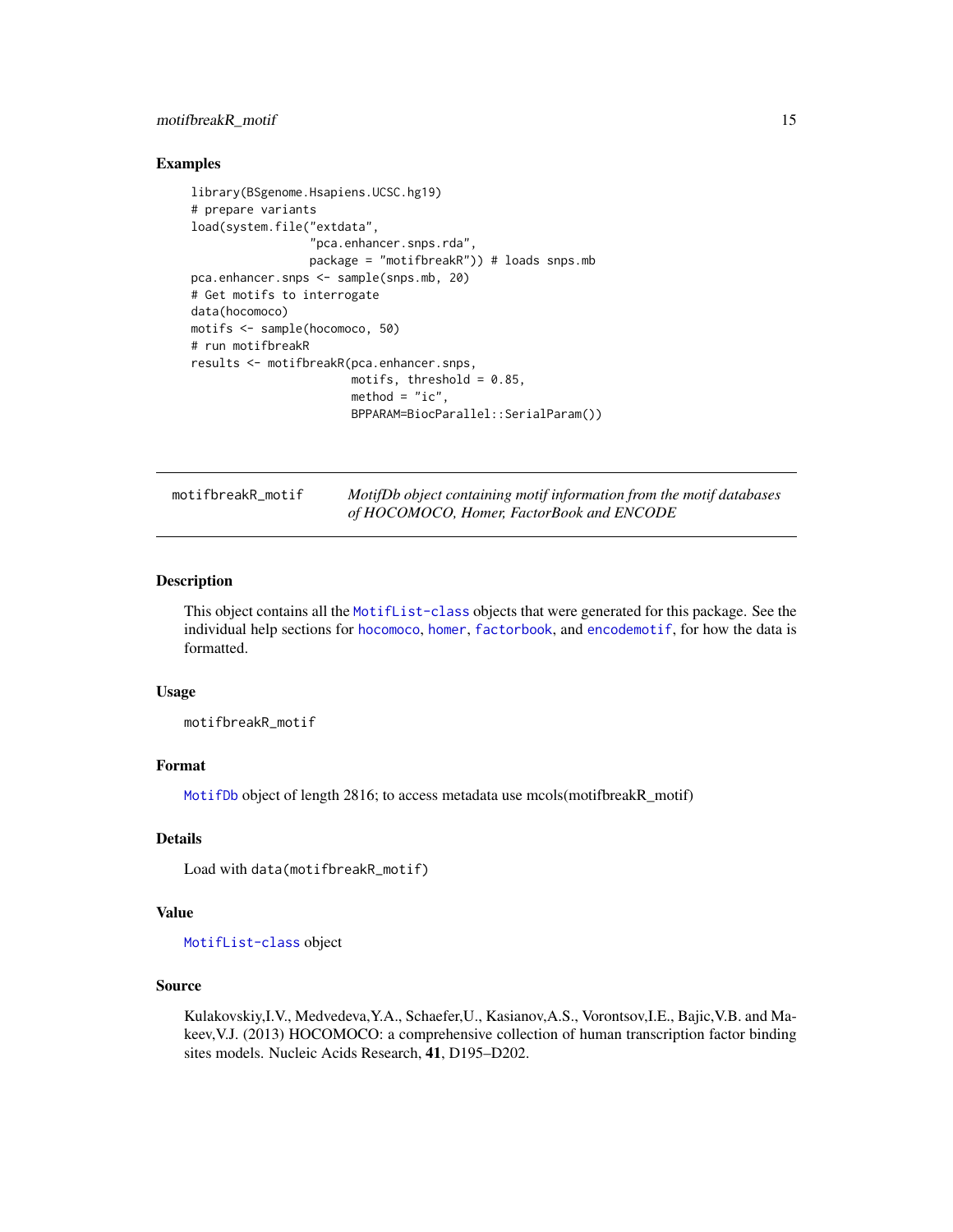<span id="page-15-0"></span>Heinz S, Benner C, Spann N, Bertolino E et al. (2010 May 28) Simple Combinations of Lineage-Determining Transcription Factors Prime cis-Regulatory Elements Required for Macrophage and B Cell Identities. Mol Cell, 38(4):576-589. PMID: [20513432](http://www.ncbi.nlm.nih.gov/sites/entrez?Db=Pubmed&term=20513432[UID])

J Wang, J Zhuang, S Iyer, XY Lin, et al. (2012) Sequence features and chromatin structure around the genomic regions bound by 119 human transcription factors. Genome Research, 22 (9), 1798-1812, doi:10.1101/gr.139105.112

Pouya Kheradpour and Manolis Kellis (2013 December 13) Systematic discovery and characterization of regulatory motifs in ENCODE TF binding experiments. Nucleic Acids Research, doi:10.1093/nar/gkt1249

#### See Also

[hocomoco](#page-6-1), [homer](#page-9-1), [factorbook](#page-5-1), and [encodemotif](#page-2-1)

#### Examples

```
data(motifbreakR_motif)
motifbreakR_motif
```
<span id="page-15-1"></span>

| plotMB | Plot a genomic region surrounding a genomic variant, and potentially |
|--------|----------------------------------------------------------------------|
|        | disrupted motifs                                                     |

### Description

Plot a genomic region surrounding a genomic variant, and potentially disrupted motifs

# Usage

```
plotMB(results, rsid, reverseMotif = TRUE, effect = c("strong", "weak"))
```
#### Arguments

| results      | The output of motifbreakR                                                                                                    |
|--------------|------------------------------------------------------------------------------------------------------------------------------|
| rsid         | Character; the identifier of the variant to be visualized                                                                    |
| reverseMotif | Logical; if the motif is on the "-" strand show the the motifs as reversed FALSE<br>or reverse complement TRUE               |
| effect       | Character; show motifs that are strongly effected c("strong"), weakly effected<br>$c("weak"),$ or both $c("strong", "weak")$ |

### Details

plotMB produces output showing the location of the SNP on the chromosome, the surrounding sequence of the + strand, the footprint of any motif that is disrupted by the SNP or SNV, and the DNA sequence motif(s)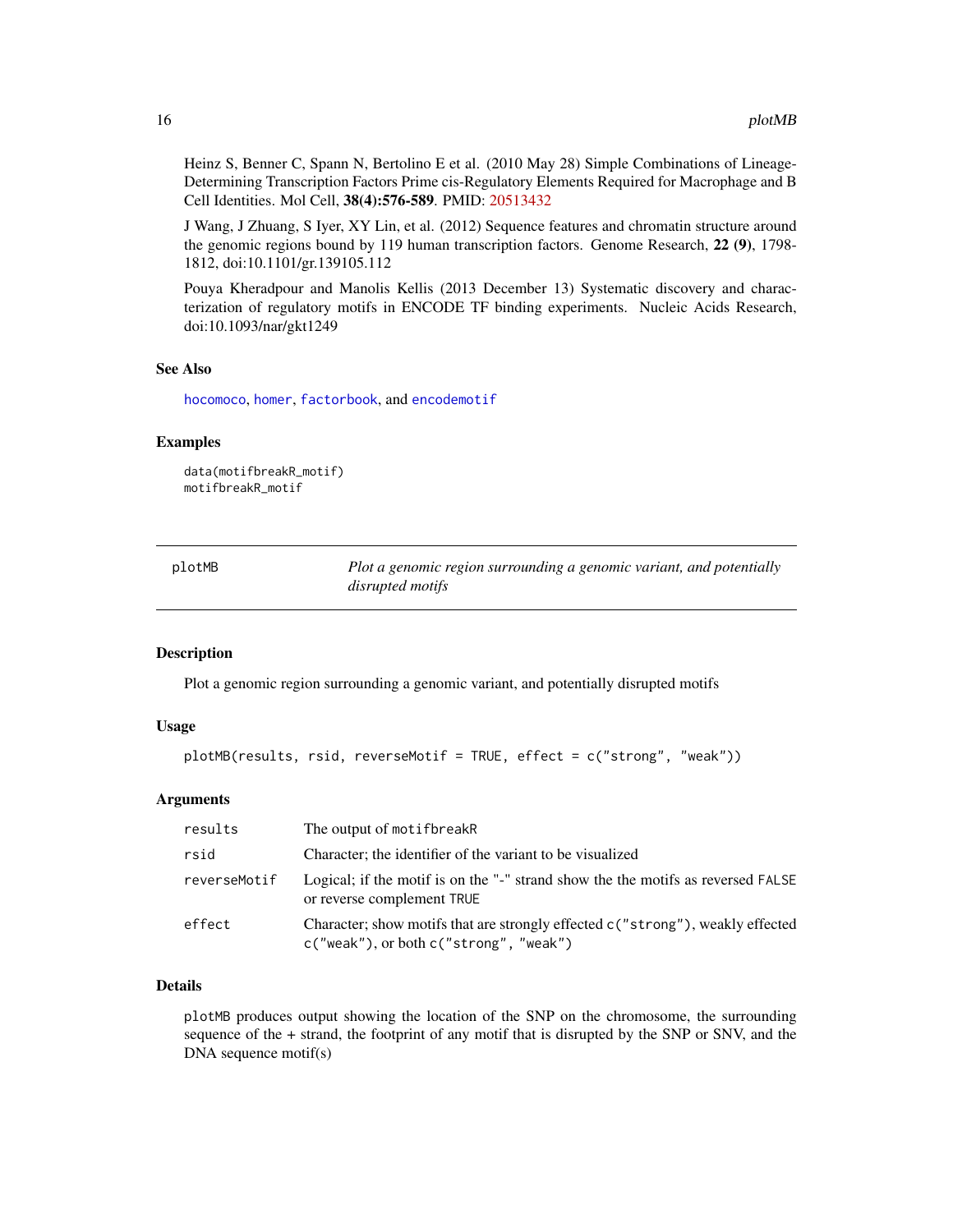# <span id="page-16-0"></span>snps.from.file 17

# Value

plots a figure representing the results of motifbreakR at the location of a single SNP, returns invisible NULL.

# See Also

See [motifbreakR](#page-10-1) for the function that produces output to be visualized here, also [snps.from.rsid](#page-18-1) and [snps.from.file](#page-16-1) for information about how to generate the input to [motifbreakR](#page-10-1) function.

#### Examples

```
data(example.results)
example.results
library(BSgenome.Hsapiens.UCSC.hg19)
plotMB(example.results, "rs2661839", effect = "strong")
```
<span id="page-16-1"></span>

| snps.from.file |  | Import SNPs from a BED file or VCF file for use in motifbreakR |
|----------------|--|----------------------------------------------------------------|
|                |  |                                                                |

### Description

Import SNPs from a BED file or VCF file for use in motifbreakR

#### Usage

```
snps.from.file(
  file = NULL,
  dbSNP = NULL,
  search.genome = NULL,
  format = "bed",
  indels = FALSE
\lambdavariants.from.file(
  file = NULL,
  dbSNP = NULL,search.genome = NULL,
  format = "bed")
```
# Arguments

| file  | Character; a character containing the path to a bed file or a vcf file see Details |
|-------|------------------------------------------------------------------------------------|
|       | for a description of the required format                                           |
| dbSNP | <b>OPTIONAL</b> ; an object of class SNPlocs to lookup rsids; see available. SNPs  |
|       | in injectSNPs to check for availible SNPlocs                                       |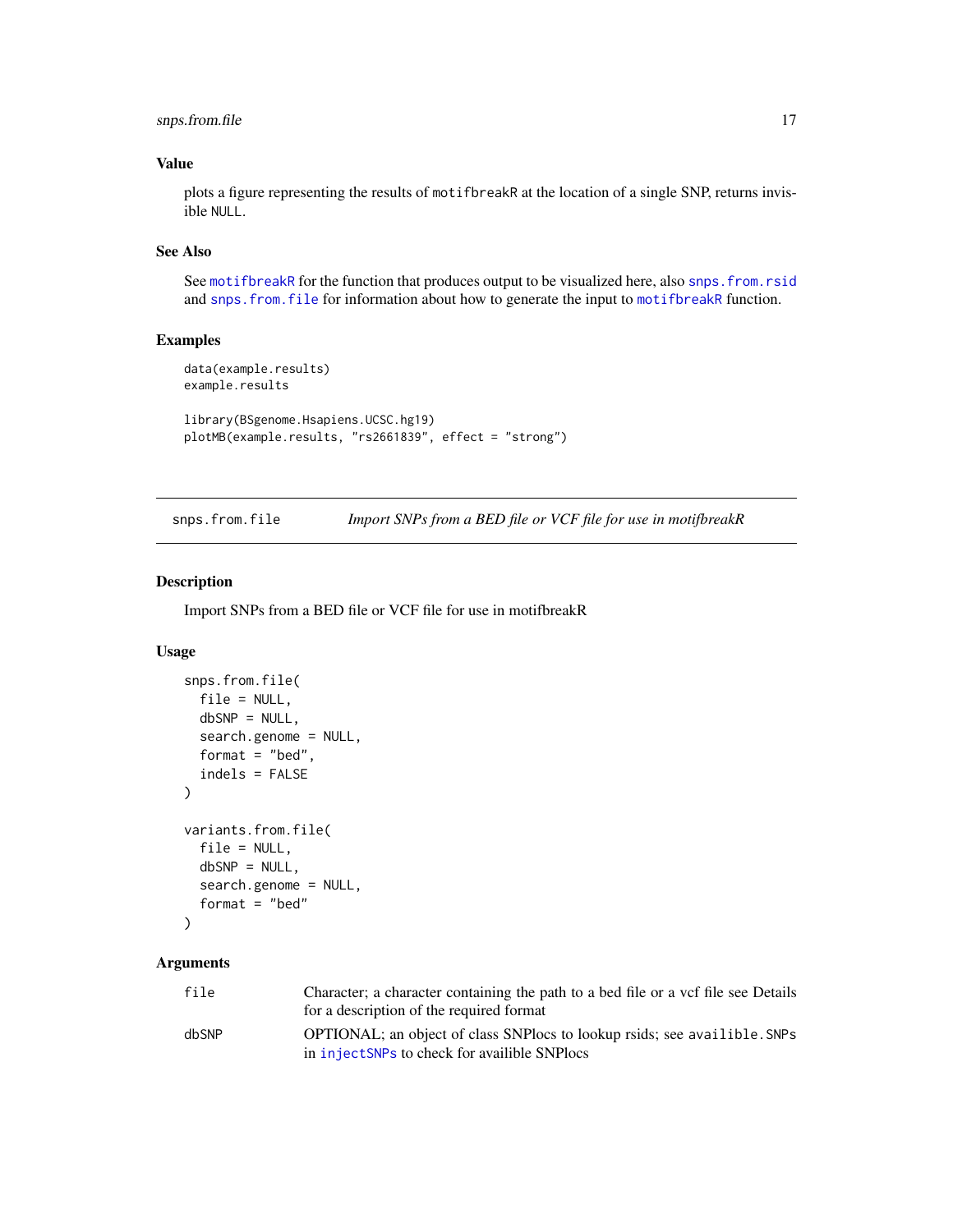<span id="page-17-0"></span>18 snps.from.file

| search.genome | an object of class BS genome for the species you are interrogating; see available. genomes<br>for a list of species |
|---------------|---------------------------------------------------------------------------------------------------------------------|
| format        | Character; one of bed or vcf                                                                                        |
| indels        | Logical; allow the import of indels.                                                                                |

#### Details

snps.from.file takes a character vector describing the file path to a bed file that contains the necissary information to generate the input for motifbreakR see [http://www.genome.ucsc.edu/FAQ/](http://www.genome.ucsc.edu/FAQ/FAQformat.html#format1) [FAQformat.html#format1](http://www.genome.ucsc.edu/FAQ/FAQformat.html#format1) for a complete description of the BED format. Our convention deviates in that there is a required format for the name field. name is defined as chromosome:start:REF:ALT or the rsid from dbSNP (if you've included the optional SNPlocs argument). For example if you were to include rs123 in it's alternate format it would be entered as chr7:24966446:C:A

#### Value

a GRanges object containing:

| SNP_id           | The rsid of the snp with the "rs" portion stripped                                         |  |  |
|------------------|--------------------------------------------------------------------------------------------|--|--|
| alleles_as_ambig |                                                                                            |  |  |
|                  | THE IUPAC ambiguity code between the reference and alternate allele for this<br><b>SNP</b> |  |  |
| RFF              | The reference allele for the SNP                                                           |  |  |
| ALT              | The alternate allele for the SNP                                                           |  |  |

# Functions

• variants.from.file: Allows the use of indels by default

#### See Also

See [motifbreakR](#page-10-1) for analysis; See [snps.from.rsid](#page-18-1) for an alternate method for generating a list of variants.

# Examples

```
library(BSgenome.Drerio.UCSC.danRer7)
library(SNPlocs.Hsapiens.dbSNP142.GRCh37)
snps.bed.file <- system.file("extdata", "danRer.bed", package = "motifbreakR")
# see the contents
read.table(snps.bed.file, header = FALSE)
#import the BED file
snps.mb <- snps.from.file(snps.bed.file,
                          search.genome = BSgenome.Drerio.UCSC.danRer7,
                          format = "bed")
```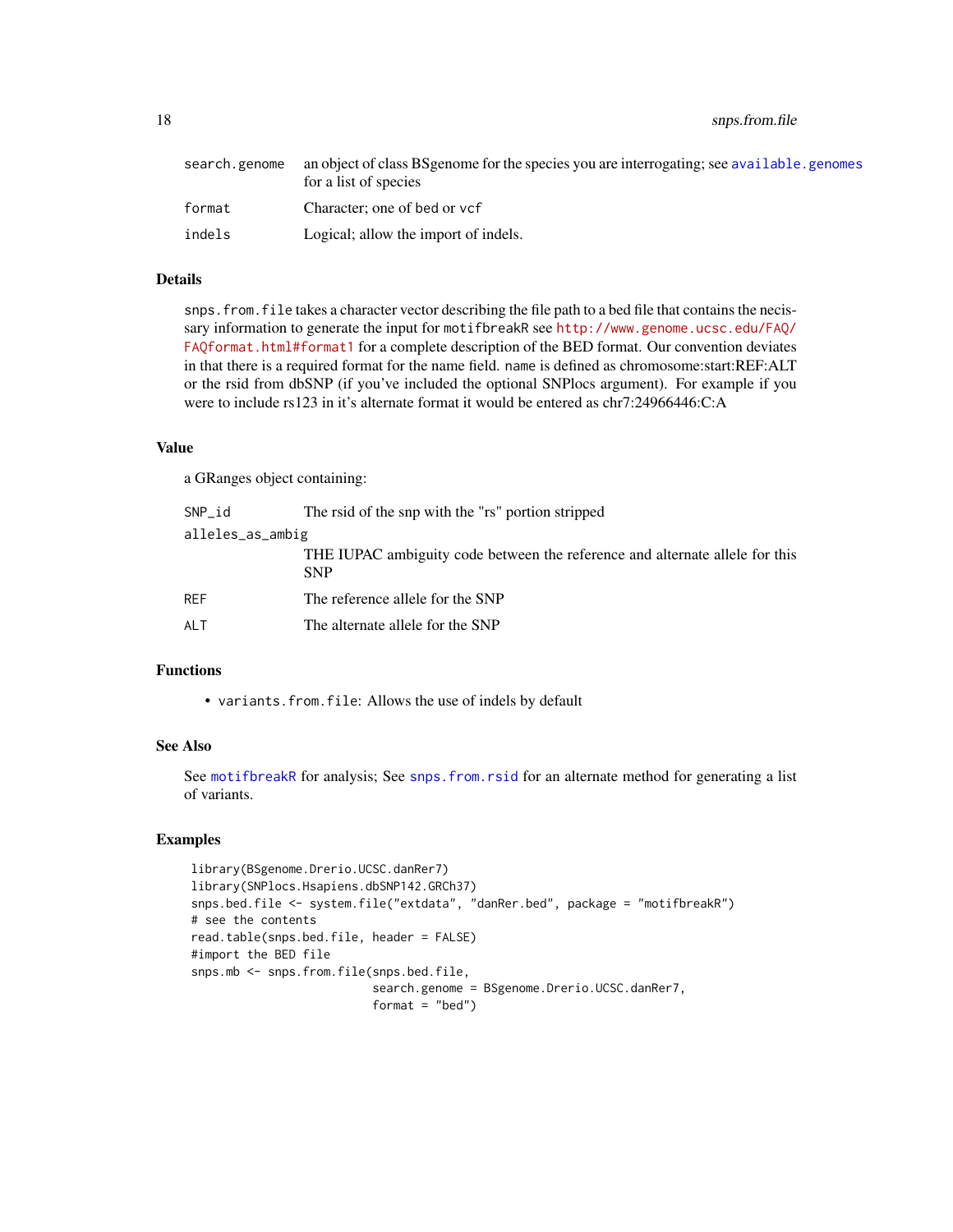<span id="page-18-1"></span><span id="page-18-0"></span>

# Description

Import SNPs from rsid for use in motifbreakR

# Usage

```
snps.from.rsid(rsid = NULL, dbSNP = NULL, search.genome = NULL)
```
# Arguments

| rsid          | Character; a character vector of rsid values from dbSNP                                                             |
|---------------|---------------------------------------------------------------------------------------------------------------------|
| dbSNP         | an object of class SNPlocs to lookup rsids; see availible. SNPs in injectSNPs<br>to check for availible SNPlocs     |
| search.genome | an object of class BS genome for the species you are interrogating; see available, genomes<br>for a list of species |

# Details

snps.from.rsid take an rsid, or character vector of rsids and generates the required object to input into motifbreakR

# Value

a GRanges object containing:

| SNP id           | The rsid of the snp with the "rs" portion stripped                                         |  |  |
|------------------|--------------------------------------------------------------------------------------------|--|--|
| alleles_as_ambig |                                                                                            |  |  |
|                  | THE IUPAC ambiguity code between the reference and alternate allele for this<br><b>SNP</b> |  |  |
| RFF              | The reference allele for the SNP                                                           |  |  |
| ALT              | The alternate allele for the SNP                                                           |  |  |
|                  |                                                                                            |  |  |

# See Also

See [motifbreakR](#page-10-1) for analysis; See [snps.from.file](#page-16-1) for an alternate method for generating a list of variants.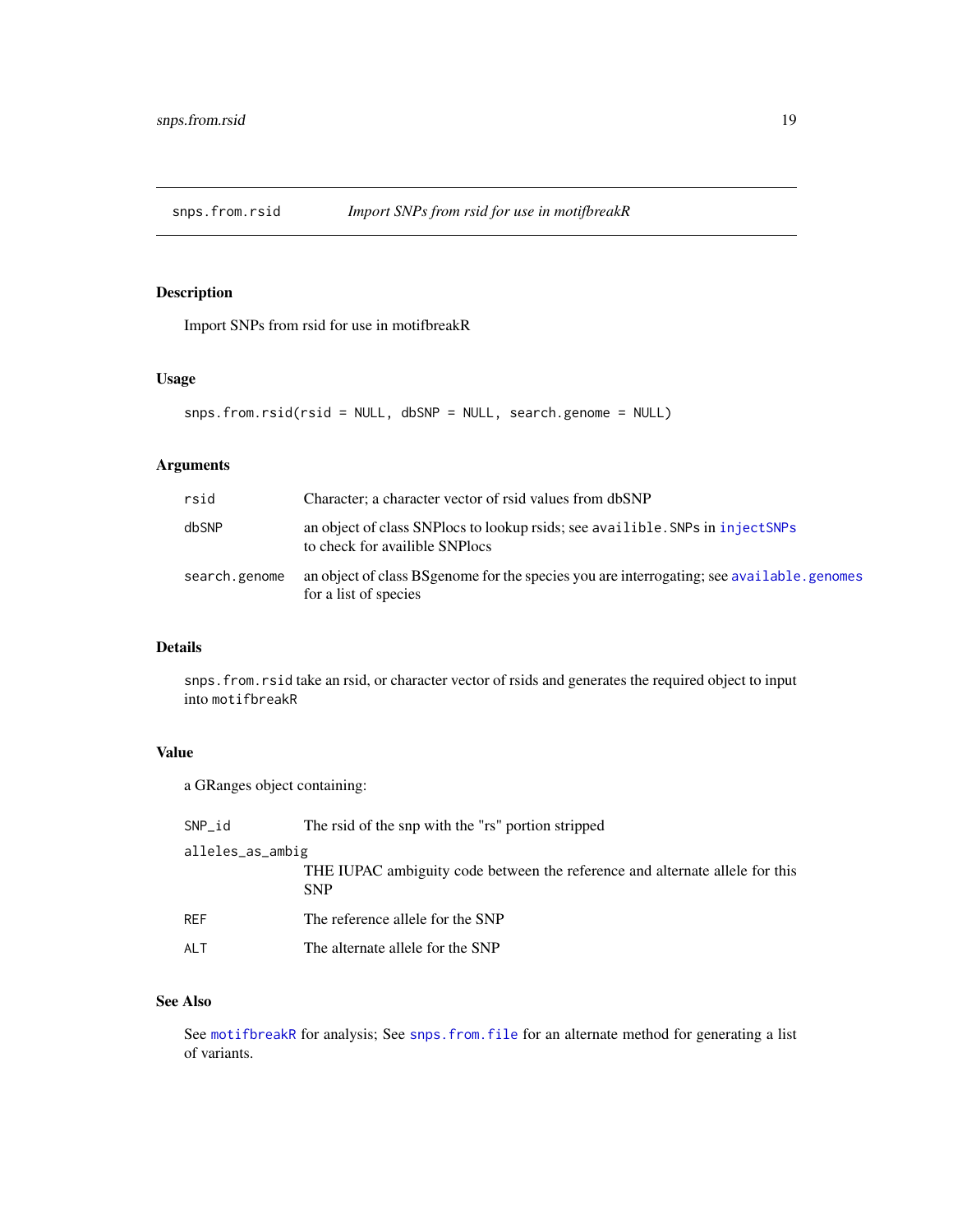# Examples

```
library(BSgenome.Hsapiens.UCSC.hg19)
library(SNPlocs.Hsapiens.dbSNP142.GRCh37)
snps.file <- system.file("extdata", "pca.enhancer.snps", package = "motifbreakR")
snps <- as.character(read.table(snps.file)[,1])
snps.mb <- snps.from.rsid(snps[1],
                         dbSNP = SNPlocs.Hsapiens.dbSNP142.GRCh37,
                         search.genome = BSgenome.Hsapiens.UCSC.hg19)
```